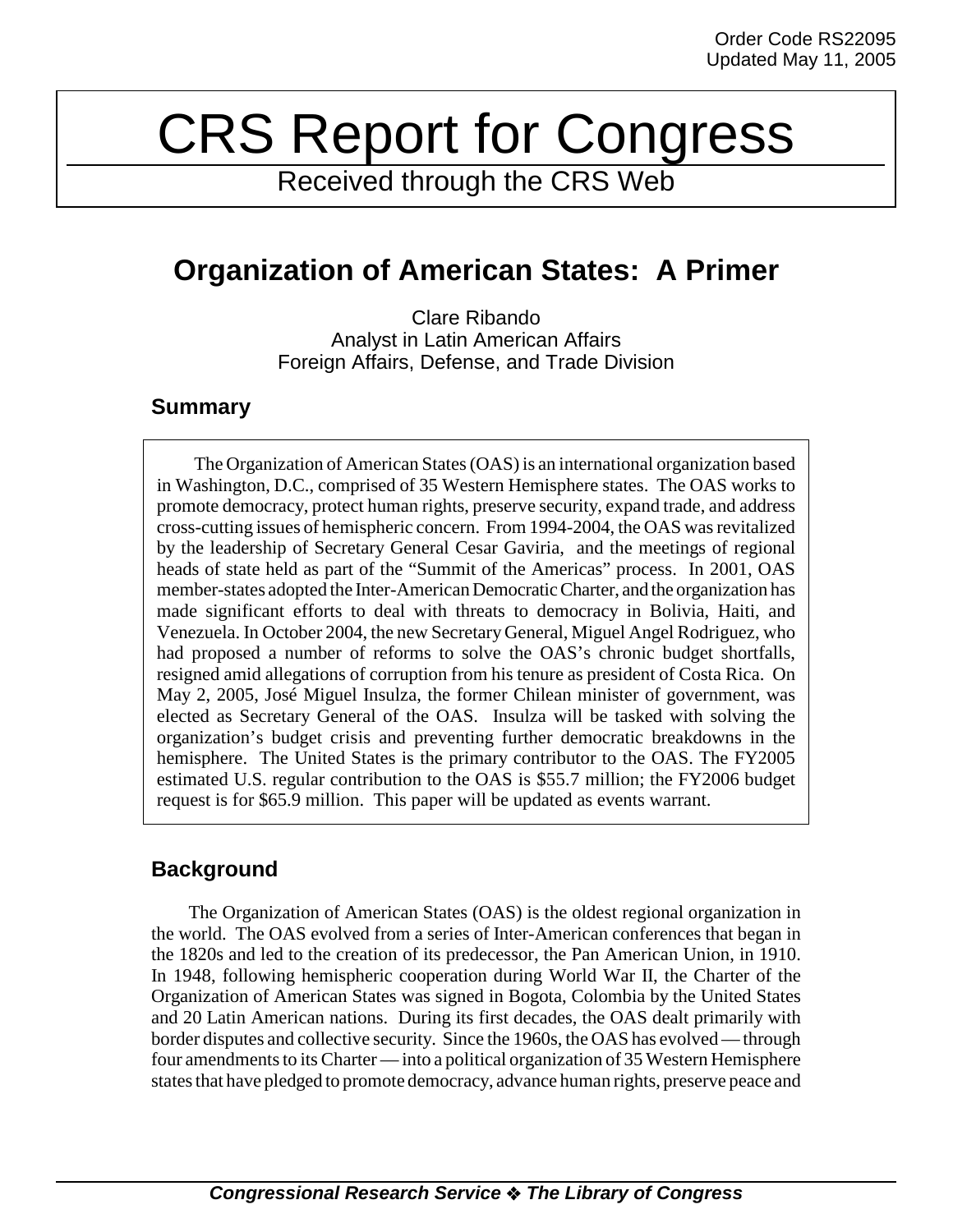security, pursue free trade, and tackle difficult problems caused by poverty, drugs, and corruption. $<sup>1</sup>$ </sup>

During the Cold War, the United States often pursued its primary interest in Latin America — preventing the spread of communism — in a unilateral manner. At the same time, many Latin American countries were ruled by military dictatorships that did not share the same policy goals as the United States. By the 1980s, the OAS was widely perceived as a weak institution that was "mired in dissent and inaction."2

By 1990, the Cold War had ended and the vast majority of OAS member states had returned to democratic rule. As a result of a new, shared commitment to democracy, the OAS developed mechanisms that would enable it to take action to protect democracy in troubled states. Some have praised the "unprecedented multilateral efforts [that] have been undertaken" by the OAS to counter anti-democratic developments in the region.<sup>3</sup> Others have noted that while the OAS rapidly responded to several crises in the early 1990s, recent practice since 1997 points to a weakened commitment to take action in a timely and well-planned manner.<sup>4</sup> Still others note that OAS efforts have often been hampered by limited resources and by an ongoing tension between the need for collective action and the need to respect state sovereignty.5

**Organization.** The governing body of the OAS is the General Assembly, which convenes the foreign ministers of all member states annually to make consensus decisions on the structure, funding, and guiding priorities of the organization. The next regular meeting of the OAS General Assembly will be held in Ft. Lauderdale, Florida in June 2005. The Permanent Council, which is composed of ambassadors appointed by the member states, meets regularly at OAS headquarters in Washington, D.C. to direct its ongoing actions. The chairmanship of the Permanent Council rotates every three months, and each member state has an equal vote in the decisions of the Council. Another Council of the OAS, the Inter-American Council for Integral Development, is charged with fighting poverty and promoting economic development. Two of the other bodies that currently report directly to the OAS General Assembly are the Inter-American Juridical Committee and the Inter-American Commission on Human Rights.

While the General Assembly and the Permanent Council are political bodies that set broad priorities for the OAS, the General Secretariat implements the ongoing programs and policies of the organization. The General Secretariat is led by the Secretary General

<sup>&</sup>lt;sup>1</sup> All 35 countries in the Western Hemisphere have signed the OAS Charter and are members of the organization. Although Cuba ratified the OAS charter, its government has been excluded from participation in the organization since 1962.

<sup>2</sup> Richard E. Feinberg, *Summitry in the Americas: A Progress Report*, Washington, D.C.: Institute for International Economics, 1997.

<sup>&</sup>lt;sup>3</sup> Andrew F. Cooper, "The OAS Democratic Solidarity Paradigm: Questions of Collective and National Leadership," *Latin American Politics and Society*, Spring 2001.

<sup>&</sup>lt;sup>4</sup> Dexter S. Boniface, "A Democratic Norm for the Western Hemisphere?," Paper presented at the 2004 Latin American Studies Association (LASA) Conference, October 2004.

<sup>5</sup> T.A. Imobighe, *The OAU (AU) and the OAS in Regional Conflict Management: A Comparative Assessment*, Ibadan, Nigeria: Spectrum Books, 2003.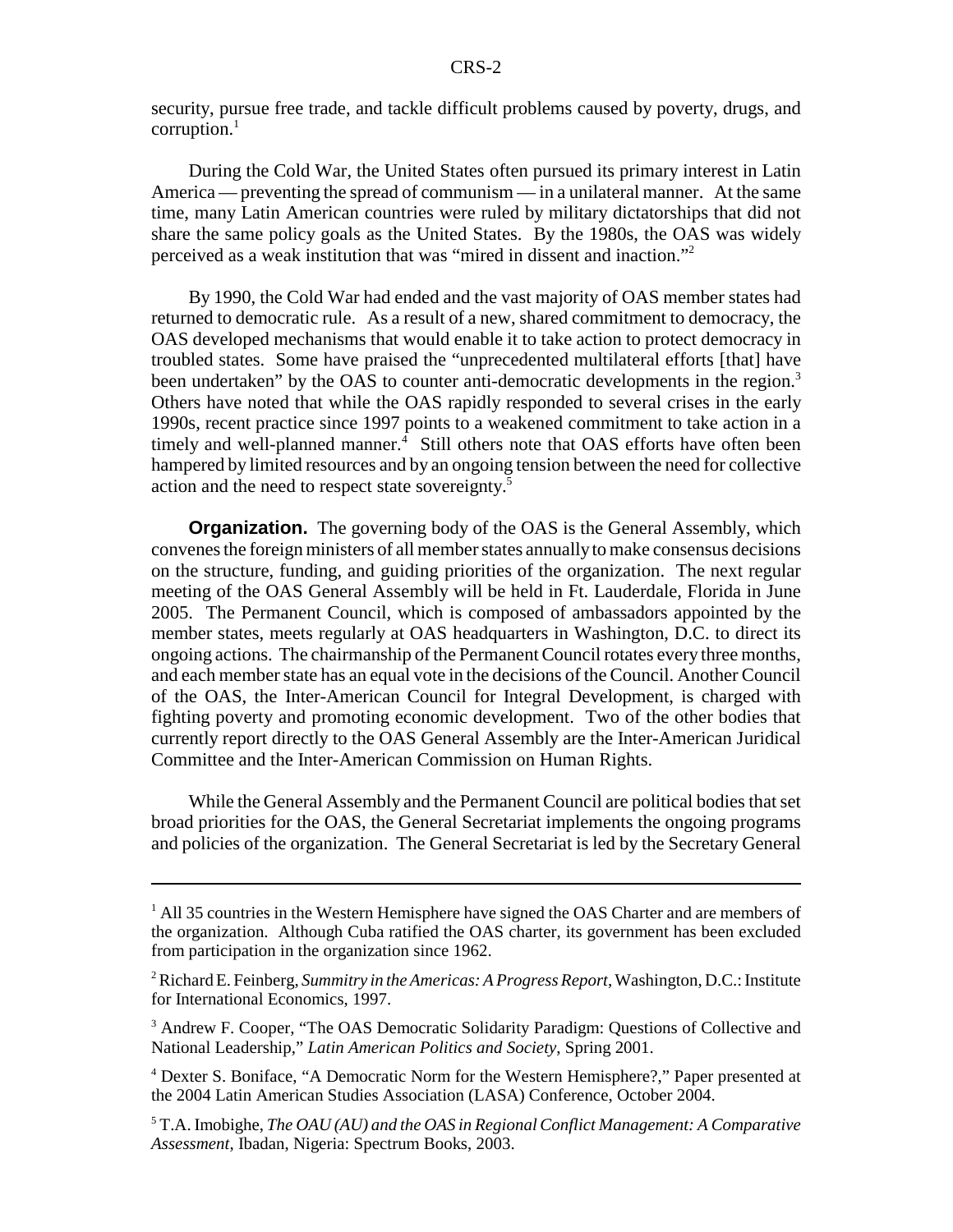and Assistant Secretary General, who are elected by the member states to five-year terms. Specialized departments within the General Secretariat focus on issue areas such as democracy and political affairs, human rights, integral development and security. In October 2004, then-Secretary General Rodriguez issued an executive order which changed the structure of the General Secretariat.<sup>6</sup> The structural reforms sought to streamline the organization's functioning, and better allocate its limited resources (budget and staff) into priority areas that fulfill the OAS mission. Two entities of particular interest to the U.S. government — the Inter-American Drug Abuse Control Commission (CICAD), and the Inter-American Committee Against Terrorism (CICTE) — retained some autonomy, although they are now under the Department of Multinational Security.

**Funding.** The OAS budget consists of a regular fund, as well as specific funds (coming from voluntary country contributions) for special programs. The regular fund supports the General Secretariat and is financed by country quotas. As a result of financial difficulties incurred by many member states and a reluctance to increase quotas, the regular fund has remained at approximately \$73.6 million for the past ten years. The United States contributes roughly 59% of the regular fund. For FY2005, the U.S. contribution to the OAS is \$55.7 million through the Commerce, Justice, State (CJS) appropriation (Title IV of P.L.108-447). Of the \$55.7 million, \$45.9 million is for the regular fund, and \$9.8 million is to pay tax reimbursements for U.S. employees of the OAS. The FY2006 request for the OAS is for \$65.9 million. The increase is to cover the cost of taxes owed for U.S. employees that are likely to retire in the coming year.

Since 1997, the OAS has raised specific funds for certain projects and programs in order to supplement gaps in its regular fund. It raised more than \$200 million in specific funds between 2000 and 2004. The primary beneficiaries of those funds include the Unit for the Promotion of Democracy, the Secretariat for Conferences and Meetings, CICAD, and the Unit for Sustainable Development and Environment.

The United States has made substantial contributions to a few specific funds developed by the OAS through Foreign Operations appropriations. The *OAS Fund for Strengthening Democracy* supports OAS efforts to promote democracy and the Inter-American Democratic Charter throughout the region; the FY2005 U.S. contribution is \$3 million, while the FY2006 request is for \$2.5 million. *OAS Development Assistance Programs* focus on Summit of the Americas mandates pertaining to economic prosperity, social well being, and environmental health<sup>7</sup>; the FY2005 U.S. contribution is \$4.9 million, while the FY2006 request is for \$5.2 million. The *OAS De-mining Program (AICMA)* works to ensure that the Western Hemisphere is cleared of all land mine devices; the FY2005 U.S. contribution is \$1.8 million, while the FY2006 request is for \$1.6 million. These contributions to specific funds give the United States significant leverage over the types of projects undertaken by the OAS.

<sup>&</sup>lt;sup>6</sup> Some of the reforms reflected recommendations contained in a Management Study of the General Secretariat issued by Deloitte and Touche in November 2003. An Executive Summary is available at [http://scm.oas.org/pdfs/2003/cp12017e-1.ppt].

 $7$  The bulk of these contributions support the Inter-American Council for Integral Development (FEMCIDI). FEMCIDI, financed by voluntary contributions from member states and other assets, contributes to national and multinational development projects.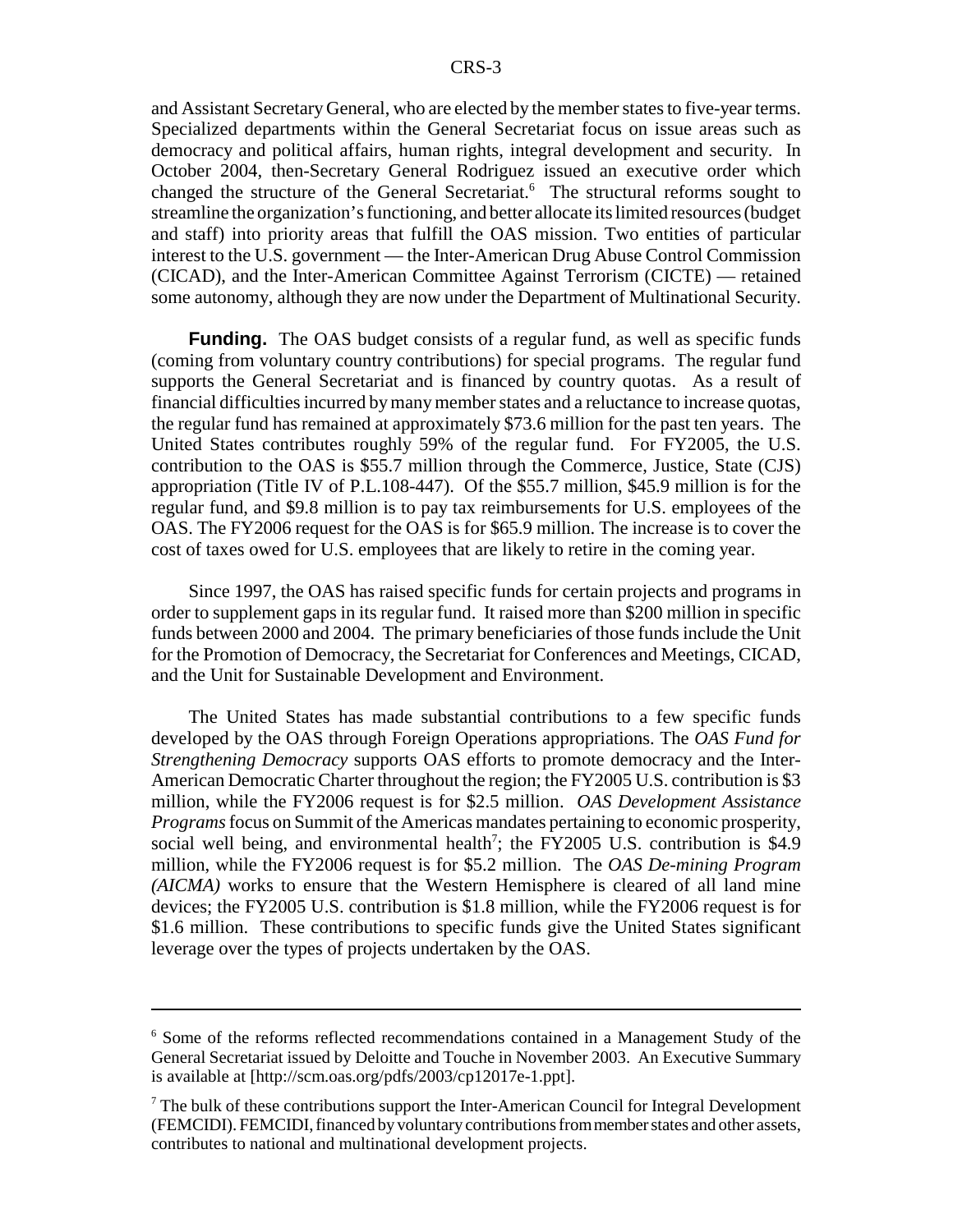#### **Progress on Key Topics**

**Protection of Human Rights.** In 1969, the Inter-American Convention on Human Rights was adopted, which sets forth the duties of the two autonomous bodies responsible for the protection of human rights: the OAS Inter-American Commission on Human Rights (IAHCR) based in Washington, D.C., and the Inter-American Court of Human Rights (IAC) based in San José, Costa Rica. The IACHR meets regularly to monitor the human rights situation in the region, organizes conferences and seminars, and submits cases to the IAC for deliberation. In its 2004 human rights report, the IACHR expressed concern about the general situation of human rights in Bolivia, Cuba, Colombia, Ecuador, Haiti, and Venezuela.<sup>8</sup> The IAC has seven judges, elected to six-year terms by the General Assembly, who hear cases involving alleged human rights abuses committed by a country against an individual or group. The IAC has asserted jurisdiction over all 35 member states.

**Promotion of Democracy.** Since 1990, the OAS has taken an active role in defending threats to democracy in the Western Hemisphere. In 1990, the OAS created the Unit for the Promotion of Democracy (UPD), now part of the Department for Democratic and Political Affairs, to assist its member states in strengthening democratic institutions and processes. Between 1994 and 2004, the UPD sent 60 observation missions throughout the region to ensure the fairness and transparency of electoral processes. In 2000, the UPD declared Peru's presidential election to be illegitimate and sent a High-Level Mission to Peru led by Sec. Gaviria to help resolve the country's democratic crisis.<sup>9</sup>

In 1991, the OAS adopted resolution 1080, or the "Santiago Commitment," instructing the Secretary General to convoke the Permanent Council or the General Assembly in the event of "a sudden or irregular interruption"of the democratic process in a member state, and to act to resolve that conflict. In 1992, the OAS ratified the Washington Protocol to the OAS Charter, becoming the first regional political organization to allow suspension of a member state in the event that its democratically elected government is overthrown by force. The OAS has yet to invoke the Washington Protocol. Before resolution 1080 was superseded in 2001, the OAS limited its use to four instances in which either a military coup, self-coup by an elected President, or severe civil-military crisis occurred. Some observers have criticized the OAS's failure to invoke resolution 1080 more frequently as in the case of a successful coup against Jamil Mahuad in Ecuador in 2000.10 Others have noted that even in cases when the OAS did act under resolution 1080, such as Paraguay in 1996, its delayed response was of limited  $consequence.<sup>11</sup>$ 

<sup>&</sup>lt;sup>8</sup> Available at [http://www.cidh.org/Comunicados/English/2005/8.05.htm].

<sup>&</sup>lt;sup>9</sup> For two contrasting views on the OAS efforts in Peru, see Andrew F. Cooper and Thomas Legler, "The OAS in Peru: A Model for the Future?", and Cynthia McClintock, "The OAS in Peru: Room for Improvement," *Journal of Democracy*, vol. 12, no. 4, October 2001.

 $10$  Boniface, 2004.

<sup>11</sup> Arturo Valenzuela, "Paraguay: The Coup That Didn't Happen," *Journal of Democracy*, vol. 8, no. 1, January 1997.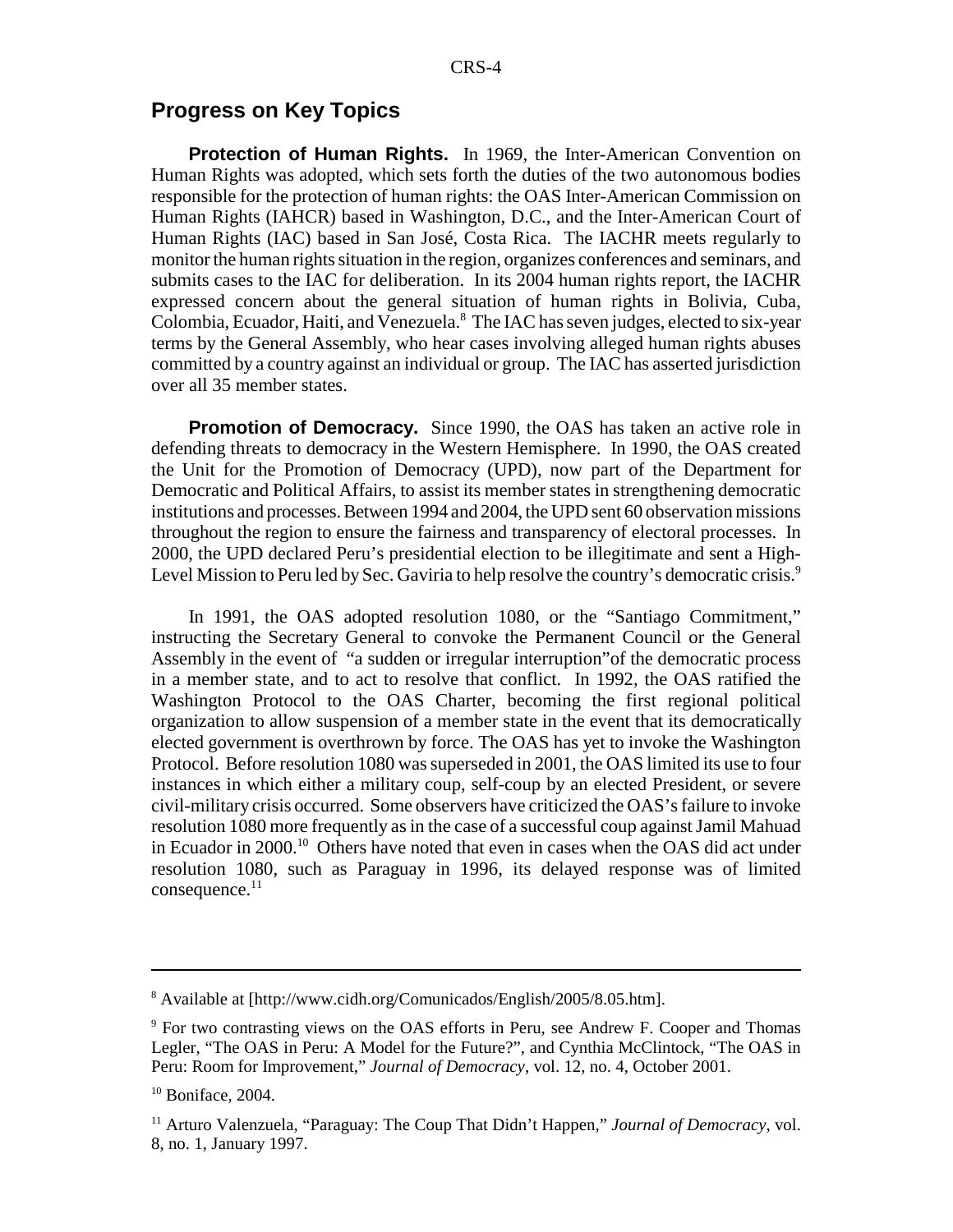On September 11, 2001, the OAS adopted the Inter-American Democratic Charter (IADC). The IADC broadens the mandate of resolution 1080 and states that the OAS will respond to any democratic crisis that involves an "unconstitutional alteration of the constitutional regime"of one of its member states.<sup>12</sup> Since 2001, the OAS has employed a combination of technical assistance through the UPD, high-level missions, conflict resolution techniques, multilateral diplomacy, and, multilateral sanctions, in order to respond to democratic crises in countries such as Bolivia, Haiti, Venezuela, and, more recently, Nicaragua. In April 2002, the IADC was invoked when the OAS condemned the "alteration of the constitutional order" in Venezuela that temporarily forced President Chavez from power.13 Although it was utilized in the case of Venezuela, the IADC has been criticized for being vague in defining what conditions constitute a violation of its principles. Those conditions need to be clearly defined, former President Jimmy Carter has said, and automatic responses developed that would help the OAS deal with common violations of the Charter.<sup>14</sup>

**Summits of the Americas.** In 1994, the Clinton Administration hosted the first meeting of regional leaders in more than 27 years at the Miami Summit of the Americas. In Miami, hemispheric leaders signed a comprehensive plan of action with 23 separate initiatives. The Miami Summit was followed by regular ministerial-level meetings, as well as three presidential-level meetings: Summit of the Americas II (Santiago, Chile, April 1998), Summit of the Americas III (Québec, Canada, April 2001), and, most recently, the Special Summit of the Americas (Monterrey, Mexico, January 2004).<sup>15</sup> Each of the summits has focused on a different topic, affording leaders a unique opportunity to discuss issues of common concern and develop initiatives to resolve them. Nevertheless, due to limited funding given to those initiatives or implementing agencies to carry them out, some observers contend that summit initiatives have become "unfunded mandates" given to the OAS and the Inter-American Development Bank.<sup>16</sup> Criticisms aside, the OAS and the Argentine government are gearing up to host the Fourth Summit of the Americas in November 2005 focusing on employment in the hemisphere.

**Combating Terrorism.** In September 2001, the OAS swiftly condemned the terrorist attacks on the United States and invoked the Inter-American Treaty of Reciprocal Assistance (known as the "Rio Treaty") and pledged to cooperate in counter-terrorism

 $12$  Adopted by the General Assembly at its special session held in Lima, Peru, on Sept. 11, 2001. Available at [http://www.oas.org/main/main.asp?sLang=E&sLink=http://www.upd.oas.org].

 $13$  In September 2002, the OAS Permanent Council passed a resolution pledging support for the process of dialogue between the government and opposition groups. In 2003, after months of negotiations facilitated by the OAS and the Carter Center, the two sides agreed to a process that would resolve the country's democratic crisis. See CRS Report RL32488, *Venezuela: Political Conditions and U.S. Policy*, by Mark P. Sullivan.

<sup>&</sup>lt;sup>14</sup> Address by Jimmy Carter at the Opening Conference of the Lecture Series of the Americas at the Organization of American States, Washington, D.C., January 25, 2005. See [http://www.oas.org/OASpage/press\_releases/press\_release.asp?sCodigo=E-014/05].

<sup>15</sup> See CRS Report RS21700, *Special Summit of the Americas — Monterrey, Mexico,* by Clare Ribando.

<sup>16</sup> Richard Feinberg et al., "Unfunded Mandates in the Western Hemisphere," *FOCAL,* January 2004. Available at [http://www.sice.oas.org/geograph/westernh/Focal.pdf].